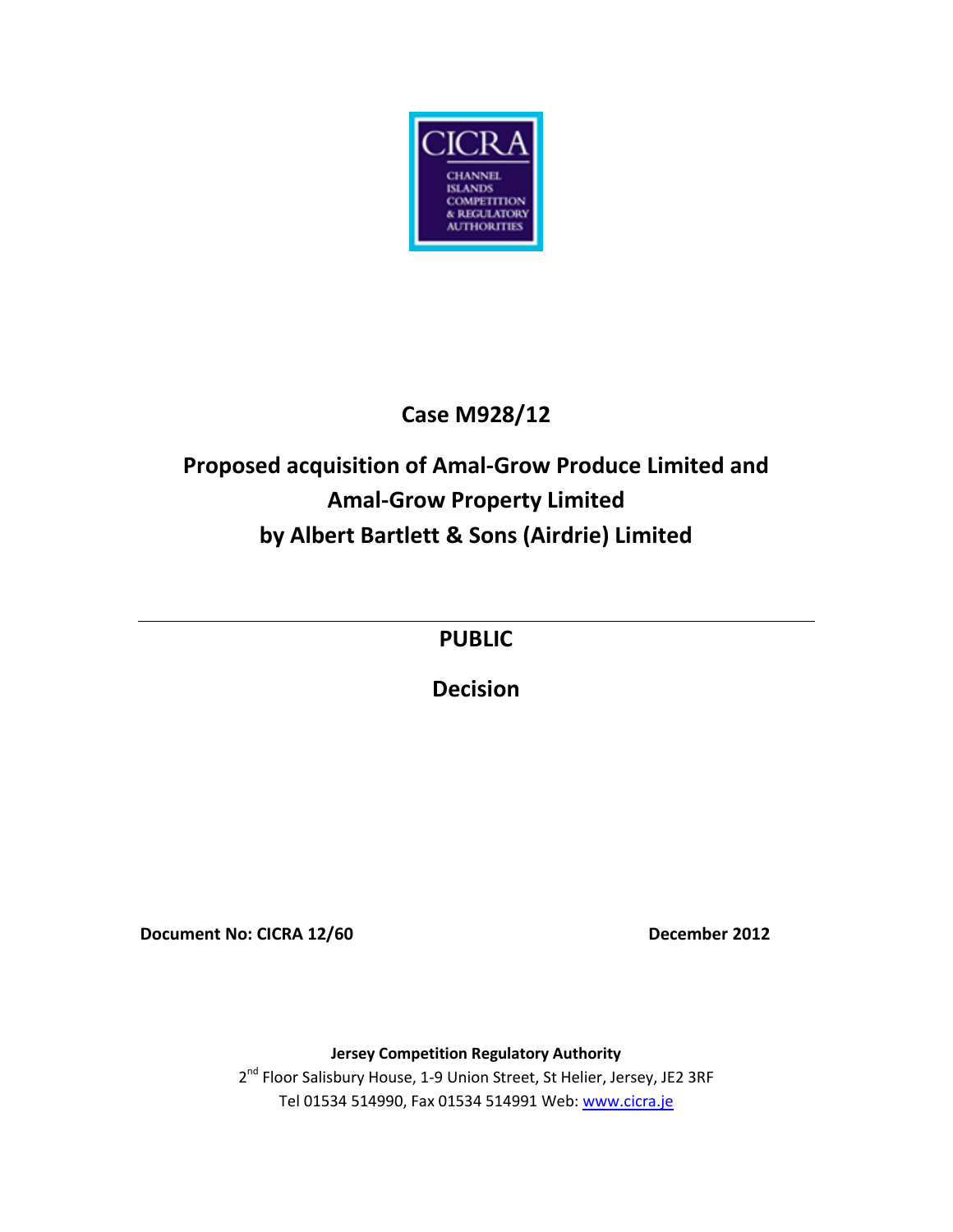#### **The Notified Transaction**

- 1. On 19 November 2012, the JCRA received an application (the **Application**) for approval under Articles 20 and 21 of the *Competition (Jersey) Law* 2005 (the Law) concerning the proposed acquisition by Albert Bartlett & Sons (Airdrie) Limited (**Buyer**)**,** wholly owned by Bartlett International Holdings Limited (the **Purchaser**) of Amal-Grow Produce Limited (**Amal Grow**) and Amal-Grow Property Limited (individually and together the **Target**) from Messrs Le Brun, Greenwood and Mallett (the **Sellers**) (the **Acquisition**).
- 2. The JCRA registered a notice of its receipt of the Application on its website on 19 November 2012, inviting comments on the Acquisition by 3 December 2012. No comments were received.
- 3. The JCRA spoke to two of the Target's top five customers in Jersey, to seek their views about the Acquisition, and their comments are detailed at paragraphs 34-37. The JCRA also spoke to a customer-supplier of the Target and a grower-supplier of the Target. Their comments are detailed at paragraphs 38-40 below.

### **The Parties**

- *a) Purchaser and Buyer*
- *4.* According to the Application, the Purchaser, headquartered in Scotland, is 90% owned by Mr Ronnie Bartlett and is Britain's leading grower and packer of potatoes of different varieties, including the "Rooster". The remaining 10% of the shares are owned by a family trust.
- 5. Albert Bartlett (Jersey) Limited (**AB Jersey**), a 100% subsidiary of the Buyer, is a fresh produce supplier specialising in the export and marketing of Jersey Royals, predominantly to the United Kingdom, and currently processes and packs [40- 50]% of the Island's total crop of Jersey Royals for export from its [REDACTED] dedicated independent growers. AB Jersey's growers are responsible for securing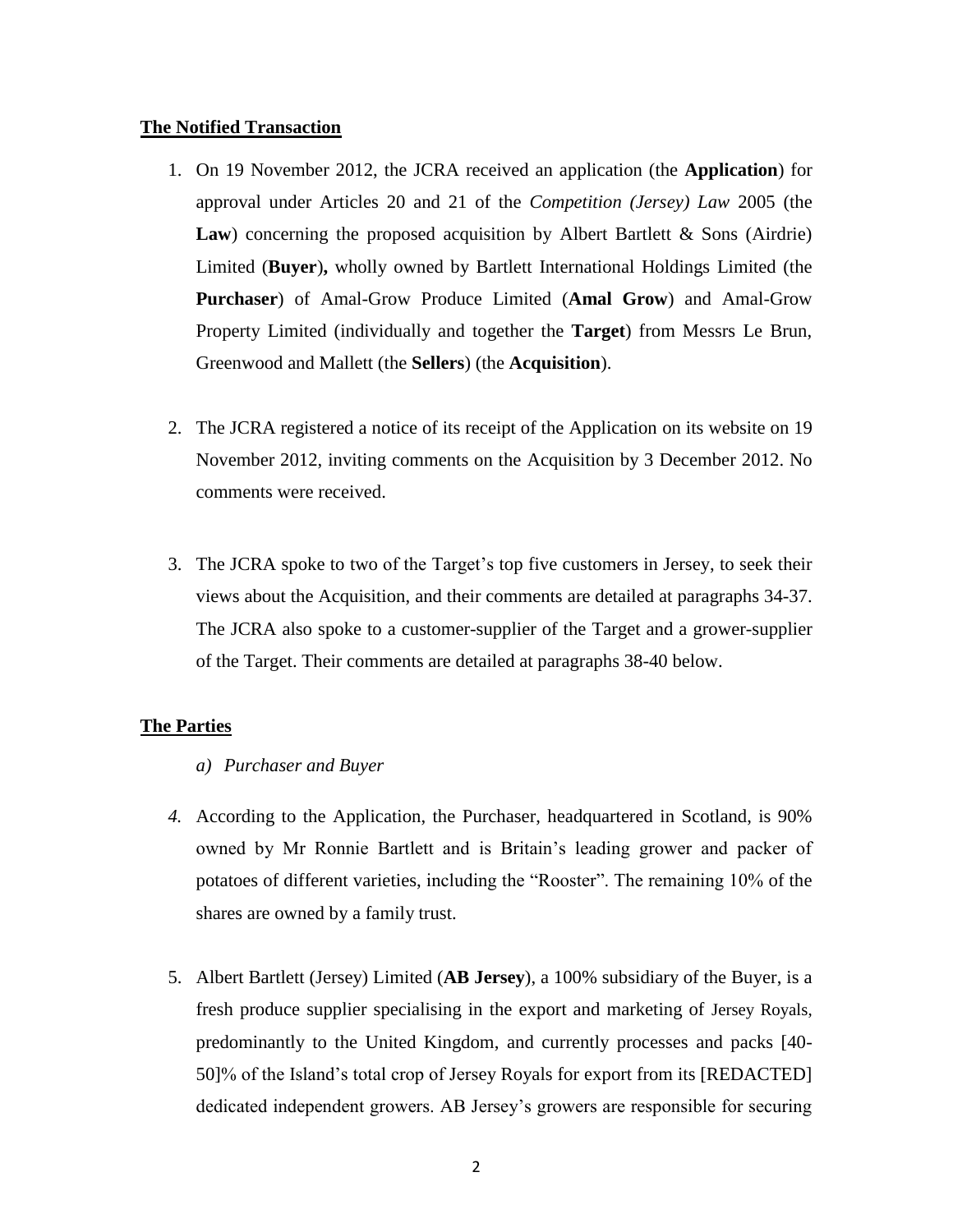the land and growing the crop to meet AB Jersey's customers' demands. AB Jersey [REDACTED] and also supplies virus-reduced seed to Jersey Royal growers upon request, [REDACTED].

- 6. The Buyer has entered into two sale agreements for the sale of Rooster and Vivaldi potato seed to the Target, which grants the Target the licence to grow and sell these varieties in Jersey. The revenue earned by the Buyer from these royalty payments was £[REDACTED] for 2010-2012.
- 7. Apart from the two sale agreements (see paragraph 6 above), the Buyer also sells Jersey Royal seed to AB Jersey, for onward sale to AB Jersey's local growers, and also earns revenue from the sale of other farming produce to help cultivate the land and land rental charges.
- 8. The unaudited worldwide turnover for the Purchaser (including its corporate group) for the year ending 31 May 2012 was £136.4 million.<sup>1</sup> Its unaudited turnover in Jersey was  $\pounds$ [REDACTED]<sup>2</sup> for the same period. The Purchaser and its subsidiaries do not sell Jersey Royal new potatoes (**Jersey Royals**) or other potatoes to customers based in Jersey (although UK customers may re-export these Jersey Royals or potatoes to Jersey).
	- *b) Sellers and Target*

 $\overline{\phantom{a}}$ 

9. The Sellers are the current shareholders and directors of the Target, which according to the Application, is comprised of two separate legal entities. Amal Grow is a specialist grower of outdoor vegetables and non Jersey Royal potatoes (**standard potatoes**) in Jersey, supplying retail and wholesale outlets. It has recently started supplying some retail outlets in Guernsey. The Target also processes and packages vegetables lines purchased from [REDACTED] local

<sup>&</sup>lt;sup>1</sup> Reflects balance after all group intercompany sales have been eliminated.

<sup>&</sup>lt;sup>2</sup> Turnover includes intercompany sales to other Purchaser Group companies such as the sale of other farming produce to help cultivate the land, the sale of seed to local growers and small rental charges. The revenue derived from leasing land to Jersey Royal growers for each of the last 2 years was £[REDACTED].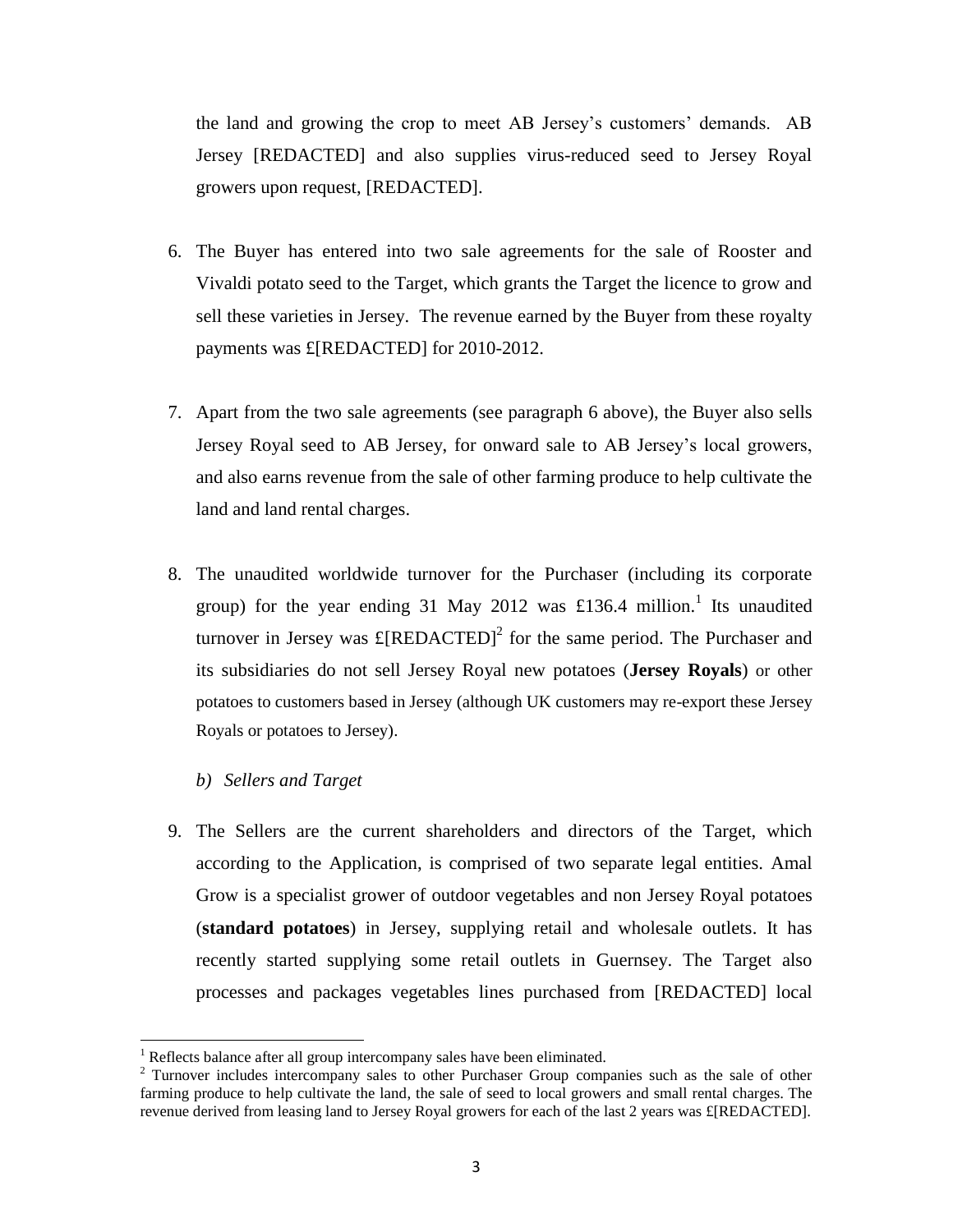growers<sup>3</sup> and sold to retailers under the Amal Grow brand. The agreements are verbal and the local grower-suppliers' produce often acts as a supplement to the Target's own produce. The Application details that the Target will carry on business in the same way as currently during 2013 and, it is hoped, with the same supply arrangements.

- 10. Amal-Grow Property Limited (**Propco**) is a property holding company that owns legal title to the property known as High Cross Farm, where Amal Grow has developed a new farm unit. Propco also owns some adjoining fields. Amal Grow is Propco's sole tenant. The Sellers will sell their present shareholdings in Amal Grow and Propco to the Buyer.
- 11. The Target does not grow Jersey Royals, but it does grade other growers' Jersey Royal potatoes on behalf of AB Jersey. In 2011, this service accounted for [REDACTED]% of the Target's turnover.
- 12. According to the Application, during 2011, of the 2,011 vergeés of arable land allocated to the growing of outdoor vegetables in Jersey, the Target farmed [REDACTED]%.
- 13. For the year ending 31 December 2011, the Target's turnover in Jersey was £[REDACTED]. For the same period, the Target's turnover in Guernsey was £[REDACTED]. The Target has no turnover elsewhere in the world.
- 14. The total consideration to be paid for the Target is  $E[REDACTED]$ , payable to the Sellers in the proportions of each of their shareholdings.

 $3$  During 2012.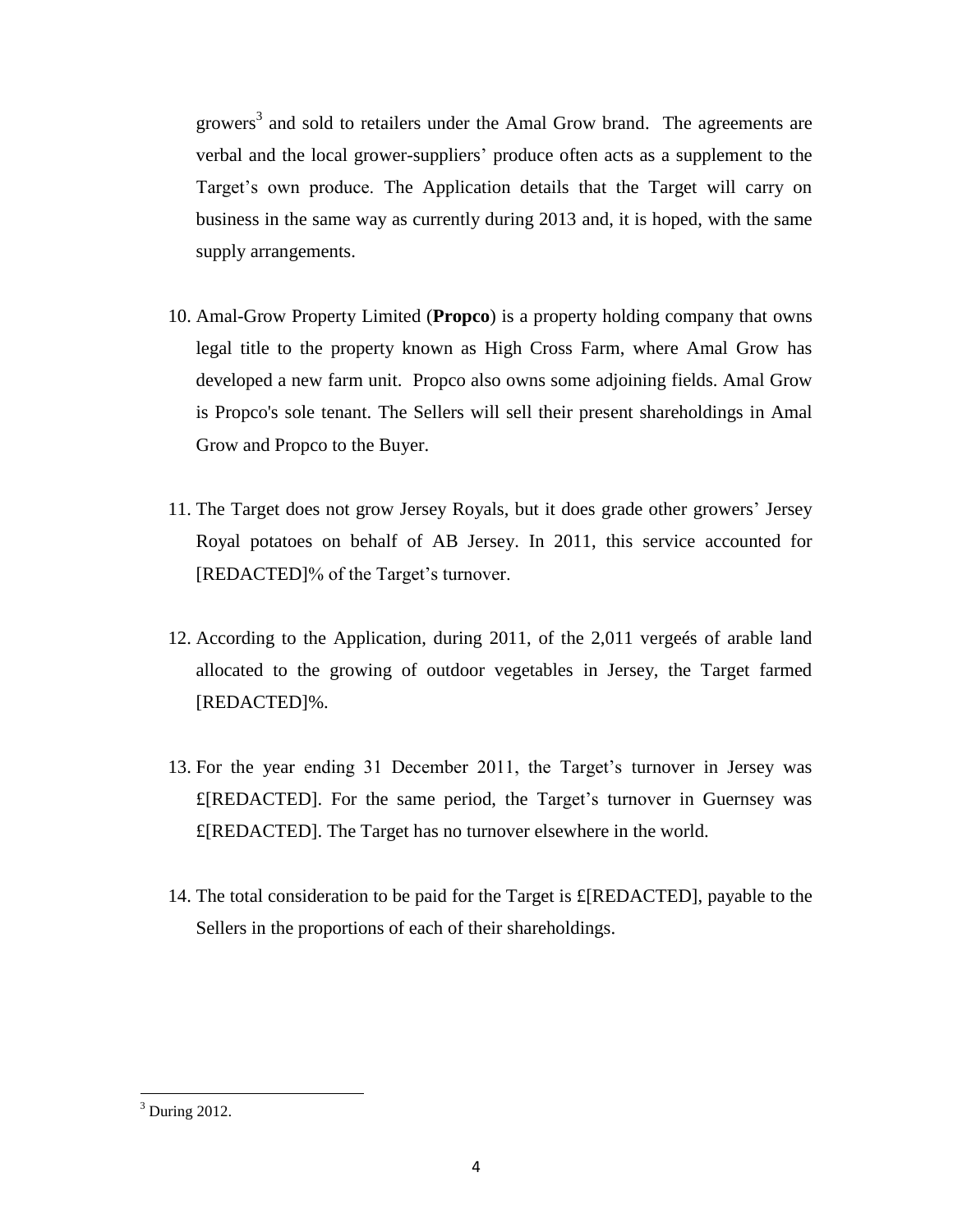#### **The Requirement for JCRA Approval**

- 15. According to Article 20(1) of the Law, a person must not execute certain mergers or acquisitions except with and in accordance with the approval of the JCRA. According to Article  $2(1)(b)$  of the Law, a merger or acquisition occurs for the purpose of the Law if a person who controls an undertaking acquires direct or indirect control of the whole or part of another.
- 16. The Acquisition involves the Buyer acquiring control of the Target as defined under Article  $2(1)(b)$ . The parties applied for JCRA approval of the Acquisition on the basis that the Target has a share of 40% or more of the supply of locally grown outdoor vegetables, including lettuce (excluding potatoes) to supermarkets in Jersey. The Acquisition therefore falls within the conditions of Article 4 of the *Competition (Mergers and Acquisitions) (Jersey) Order* 2010 (the "**Order**"). In addition, the Target processes and grades potatoes for AB Jersey and is thus active upstream of its supply of Jersey Royals; therefore, the Acquisition also falls within the conditions of Article 3 of the Order.
- 17. On the basis of these facts, pursuant to the Order and Article 20(1) of the Law, the JCRA's approval is required before the Acquisition is executed.

#### **Assessment**

- 18. Under Article 22(4) of the Law, the JCRA must determine if the Acquisition would substantially lessen competition in Jersey or any part thereof, pursuant to the procedures set forth in the JCRA's *Guidelines for Mergers and Acquisitions*. 4
- 19. The JCRA has concluded that the Acquisition will not substantially lessen competition in Jersey or any part thereof, for the reasons set out below.

<sup>4</sup> *CICRA Guideline 6 - Mergers and Acquisitions, Draft Version,* at page 11.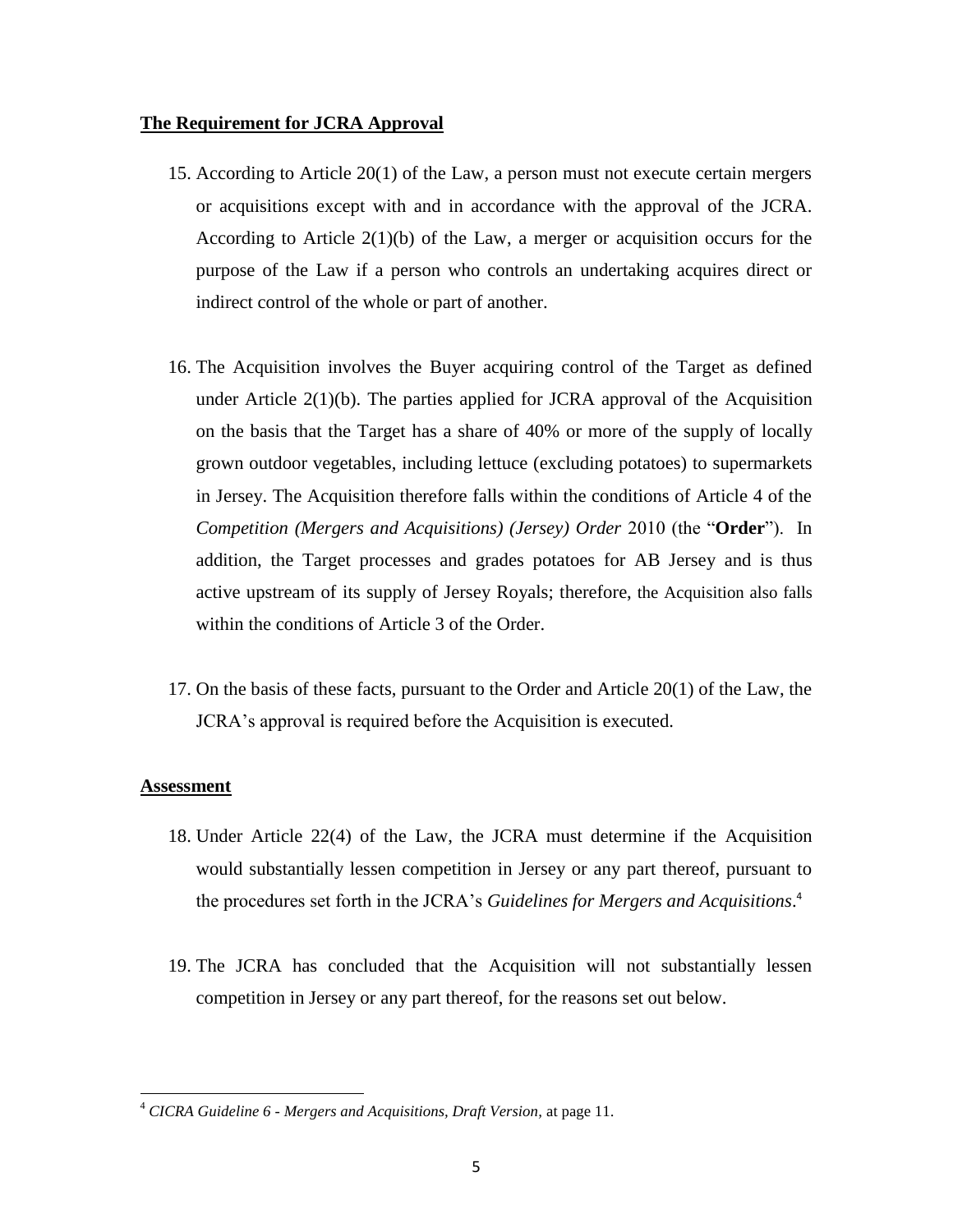#### **Defining the affected relevant market(s)**

#### **(i) The Relevant Product Market(s)**

- 20. ''A relevant product market comprises all those products and/or services which are regarded as interchangeable or substitutable by the consumer, by reason of the products' characteristics, their prices and their intended use".<sup>5</sup>
- 21. The parties contend that the Target is dominant in the supply of certain individual vegetable lines grown locally in Jersey; in particular brassica vegetables<sup>6</sup> and lettuce. With the possible exception of lettuce, the parties regard the outdoor vegetables produced and supplied by the Target as substitutable and thus contend that it is not necessary to view any vegetable line or group of vegetables as a separate product market. However, they consider that there are separate product markets for Jersey Royals and standard potatoes and that the three product markets can be further segmented into sales to local supermarkets and sales to other types of customers.<sup>7</sup>
- 22. There is little local publically available data relating to the importation of outdoor vegetables and potatoes. In addition, few European Commission (**EC**) or UK Office of Fair Trading (**OFT**) cases have considered markets in this sector. However, the EC has previously viewed fresh vegetables and fresh fruit as separate product markets<sup>8</sup> and concluded that a further distinction can be made between the import/production and wholesale distribution levels of the supply chain. 9
- 23. The JCRA considers that a relevant product market might exist for as narrow a category of products as outdoor vegetables grown in Jersey (with the exception of

l

<sup>5</sup> *Commission Notice on the definition of the relevant product market for the purposes of Community competition law*, O.J. C 372 at 2 (9 December 1997).

<sup>&</sup>lt;sup>6</sup> Common types of brassica vegetables include include cabbage, cauliflower, broccoli and Brussels sprouts.  $7$  Farm shops, wholesalers supplying into the hotel and catering trade etc.

<sup>8</sup> Case No COMP/M.4896 *CVC Capital Partners/Katopé International* (8 February 2008).

<sup>9</sup> Case No COMP/M.5199 *De Weide Blik/ Atlanta,* para 10.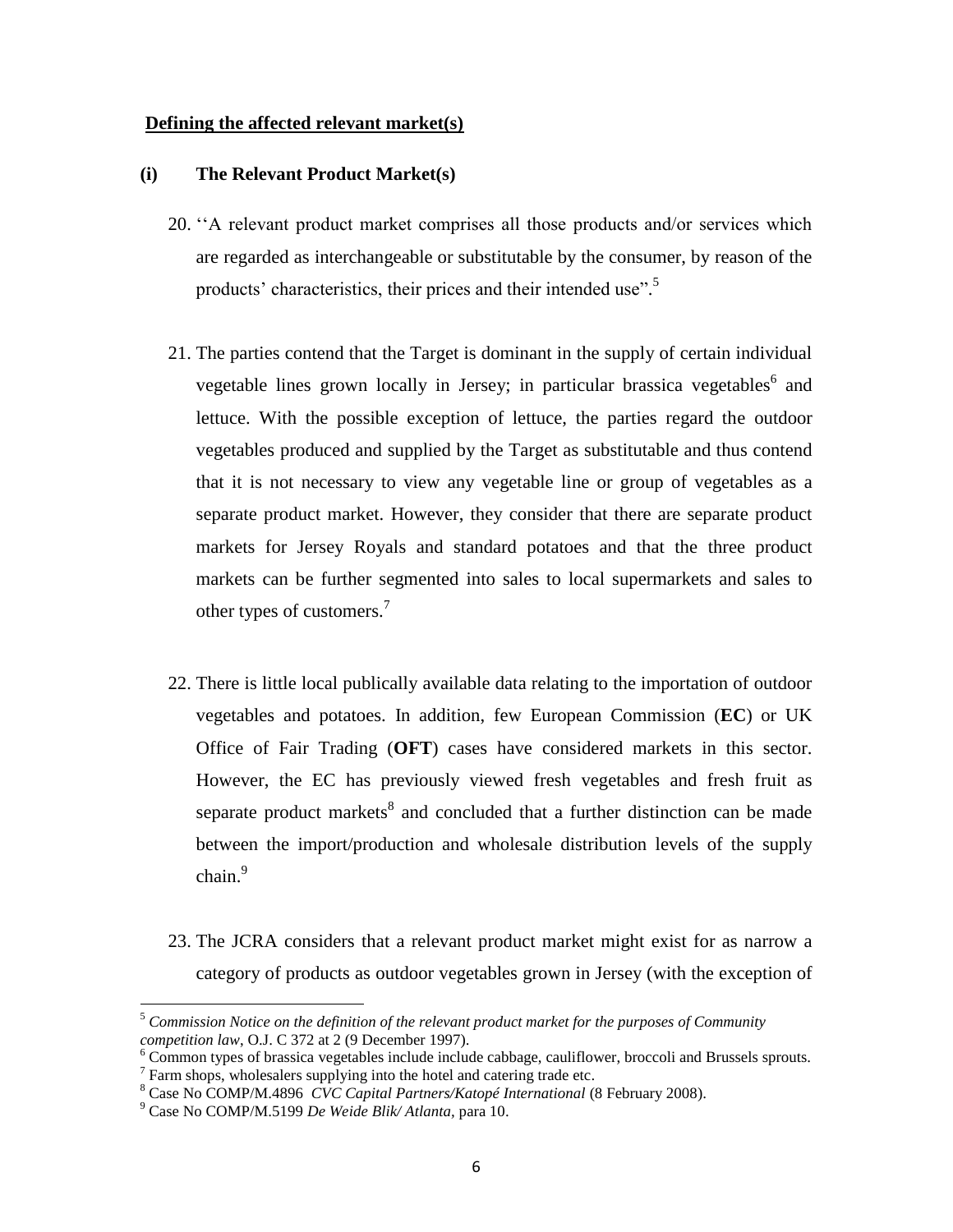potatoes and Jersey Royals, see paragraph 24 below). Evidence for the existence of such a narrow product market includes the fact that the Channel Islands Cooperative Society (**Co-op**) ([REDACTED], Waitrose) has a policy of sourcing local produce, and they report that many local consumers exhibit a strong preference for local produce. As such, the constraint provided by imported vegetables may not be significant. On the other hand, both supermarkets report that they set their buying prices for Jersey vegetables by reference to [REDACTED].

- 24. In light of previous decisions, the JCRA considers that it is possible that Jersey Royals may constitute a separate and distinct product market from other potatoes, at least within the Jersey geographic market.<sup>10</sup> While it has not received evidence on the point, it is also possible that grading services for potatoes constitutes a separate product market.
- 25. In the absence of any evidence of potential horizontal, vertical or conglomerate effects (see discussion below), the transaction will not give rise to a substantial lessening of competition in any potential product market. Therefore, the JCRA need not make a definitive determination of the boundaries of the relevant product market. The JCRA has therefore observed the market definitions previously adopted $11$  and proceeded on the basis that the following product markets are relevant to the Acquisition: i) the supply of outdoor vegetables (including lettuce) grown in Jersey ii) potatoes (not Jersey Royals) grown in Jersey iii) Jersey Royals; and (iv) grading services for potatoes. The JCRA does not consider that it is necessary to make a further distinction between customer groups (e.g. sales to local supermarkets and sales to other customers), $^{12}$  or particular vegetables.

<sup>10</sup> JCRA Decision M081/06 (2006) *Jersey Royal Potato Marketing Limited – Meleches Farm et al*

 $11$  Ibid

 $12$  Farm shops, wholesalers supplying into the hotel and catering trade etc.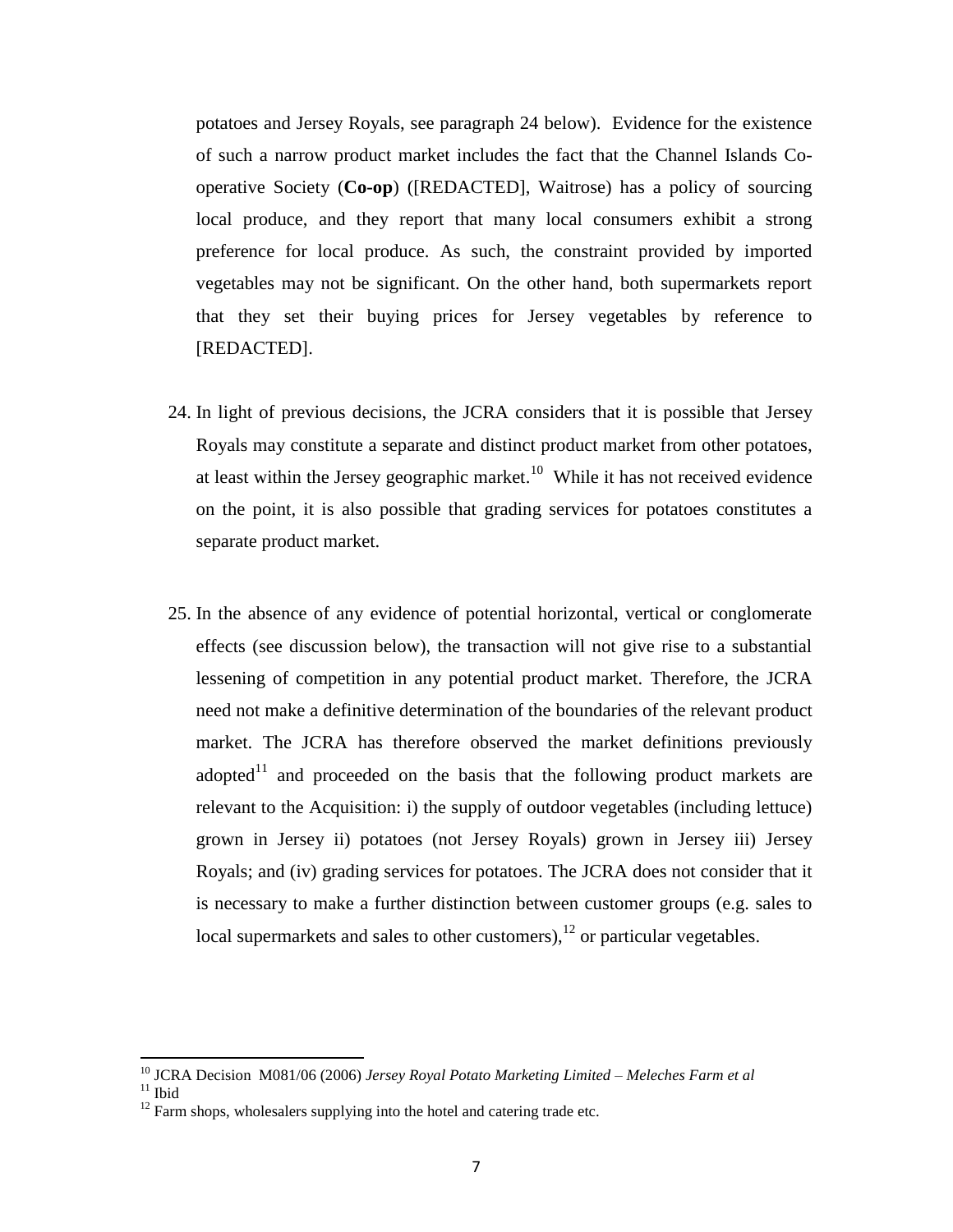#### **ii) The Relevant Geographic Market**

- 26. The relevant geographic market is, stated simply, the area in which competition takes place.
- 27. According to the Application, the relevant geographic market for all product markets is Jersey.
- 28. For the purpose of this Decision, as the Acquisition will not give rise to a substantial lessening of competition, the JCRA has not sought to define definitively the geographic market(s). The JCRA has proceeded on the basis that the relevant geographic dimension for all affected markets is Jersey.

#### **Effect on Competition**

- 29. As noted in paragraph 16 above, the obligation to apply for the JCRA's approval of the Acquisition arises by virtue of i) the Target's share of supply of outdoor vegetables grown in Jersey supplied to local supermarkets ii) the vertical relationship between the Target and AB Jersey for the supply of grading services for Jersey Royals.
- 30. The JCRA has reached the view that the Acquisition will not substantially lessen competition in the affected markets for the reasons set out in the following paragraphs.
- 31. Non-horizontal mergers are generally less likely to significantly lessen competition than horizontal mergers. Notwithstanding that there is a vertical relationship between the Target and AB Jersey, for i) the sale of Rooster and Vivaldi potato seed to the Target and ii) the provision by the Target to AB Jersey of grading services for Jersey Royals, the JCRA considers that the Acquisition does not give rise to vertical competitive effects through foreclosure of competitors to the merged entity. In particular, the JCRA notes that the Target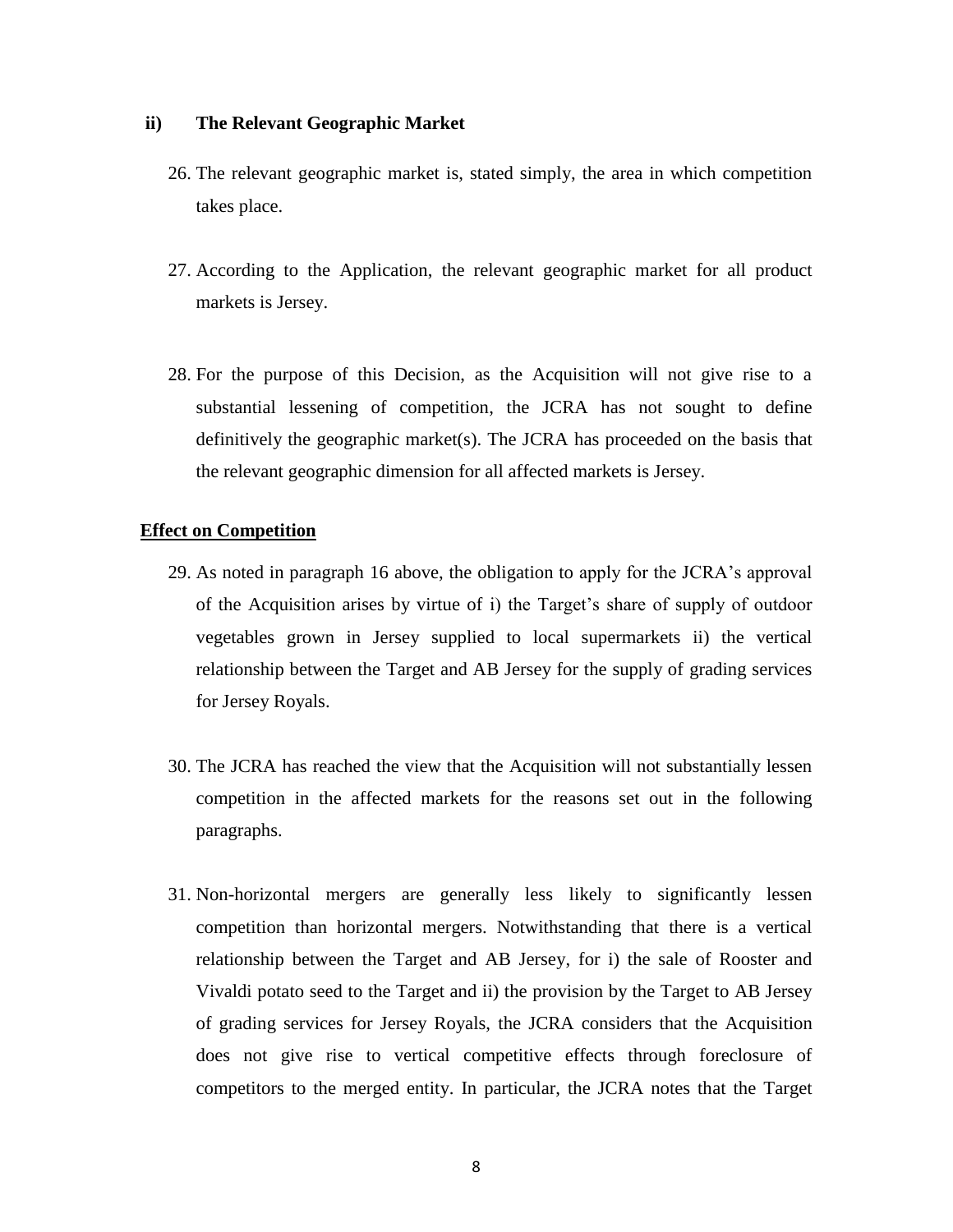currently supplies grading services only to AB Jersey and its growers, and therefore, other producers of Jersey Royals must already have access to their own sources of grading services (and are therefore not vulnerable to foreclosure).

- 32. The Buyer and the Target supply complementary products, in that the Target supplies potatoes and vegetables, while the Buyer supplies Jersey Royals. As such, the JCRA has given consideration to a conglomerate theory of harm; i.e. the extent to which the merged entity would have the ability and incentive to leverage a strong market position in relation to locally-grown outdoor vegetables and standard potatoes so as to increase its market power in relation to Jersey Royals by means of tying, bundling or other exclusionary practices. Foreclosure could arise in two ways:
	- a. As part of the supply of vegetables and potatoes by local growers to the merged entity, the merged entity could insist that if growers wish to supply it with vegetables, then they must also supply it with Jersey Royals on an exclusive basis, to the detriment of other suppliers of Jersey Royals; and
	- b. As part of the supply of vegetables and potatoes by the merged entity to its customers (e.g. supermarkets), the merged entity could insist that customers obtain Jersey Royals from it on an exclusive basis, again to the detriment of other suppliers of Jersey Royals.
- 33. According to the Application, the Buyer supplies [40-50]% of the total Jersey Royals crop,  $^{13}$  while the Target accounts for [50-60]% of locally-grown outdoor vegetables excluding potatoes, purchased by local supermarkets. For a number of individual vegetable lines (lettuce, calabrese/broccoli, carrots), the parties

<sup>&</sup>lt;sup>13</sup> According to the Application this share of purchase may increase to some degree as a result of the Acquisition, but the parties contend it will not have a significant effect on competition in Jersey for this product market.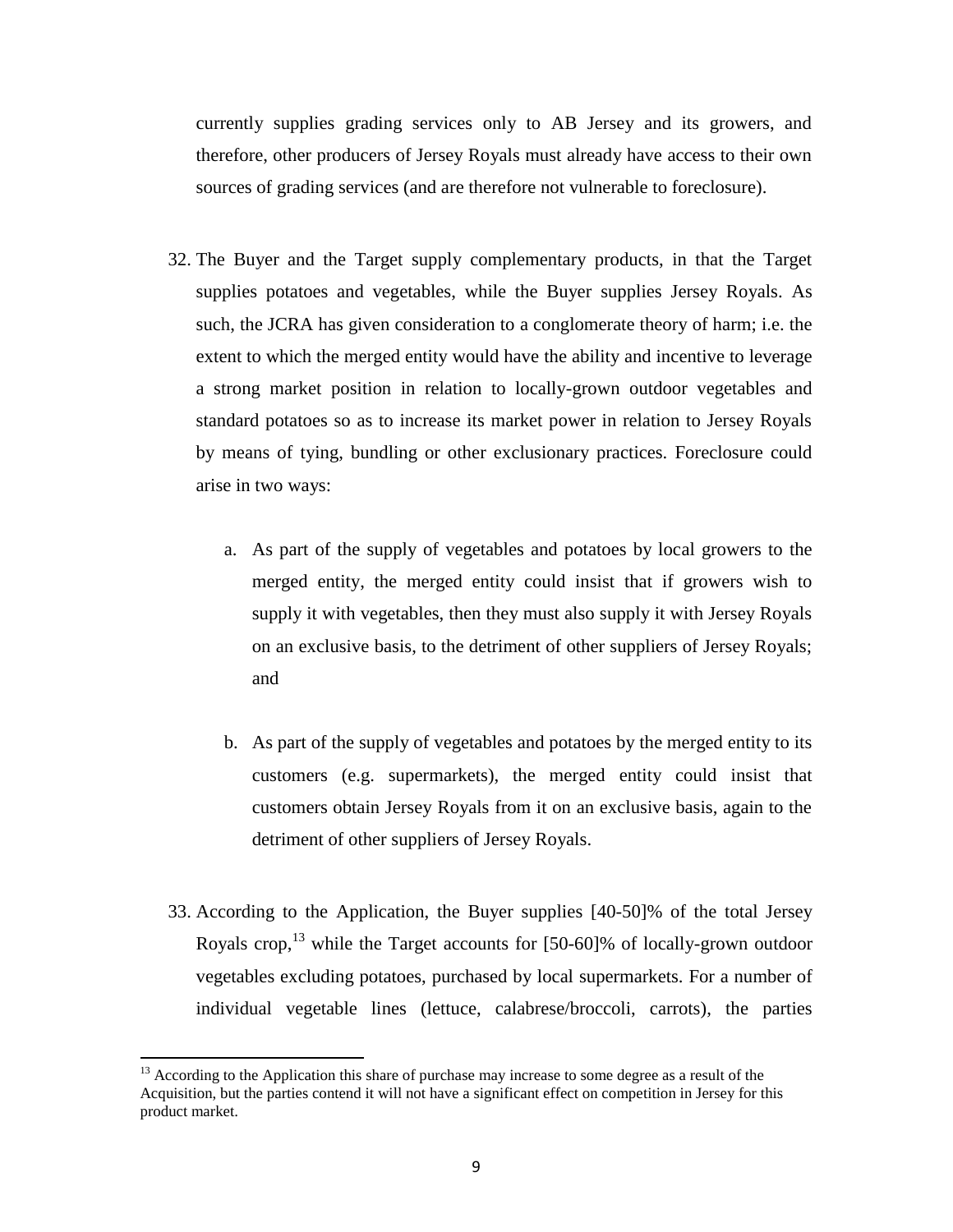estimate that the Target has in excess of [80-90% share of supply in Jersey. For standard potatoes, the Target has an estimated [40-50]% share of supply in Jersey, but estimates that its share of supply of the same to local supermarkets is [70- 80]%. It must be acknowledged that these estimates are based on land use and do not take account of the impact of imports into Jersey.

- 34. According to the Application, the Target faces very limited competition for supermarket sales. JCRA has spoken to two of the Target's top five customers to assess the ease with which customers could switch to alternative suppliers of locally-grown outdoor vegetables and potatoes (not Jersey Royals) if the merged entity engaged in tying and/or attempted to exploit its market power by raising prices in respect of the supply of locally-grown vegetables in Jersey.
- 35. Sales to the Co-op accounted for [REDACTED]% of the Target's turnover in 2011 and the Co-op has a policy of buying local produce. The Co-op only has one supplier for each vegetable line it supplies, and purchases its full requirement of outdoor vegetables and standard potatoes (when they are in season) from the Target, subject to negotiations on price. The Co-op sources Jersey Royals direct from independent local growers.
- 36. A representative of the Co-op was supportive of the Acquisition and had no concerns regarding the merged entity's ability or incentive to exert market power, partially because of the Co-op's buyer power. He said that members have told the Society that they will pay a premium for local produce, but if the merged entity were to raise its prices above competitive levels, the Co-op would, in the first instance, enquire of other local growers whether they could meet the Co-op's supply requirements, for example by diversifying or extending their existing offerings. Moreover, even though the Co-op does not currently import outdoor vegetables or standard potatoes when they are in season, the Co-op would import these products if necessary.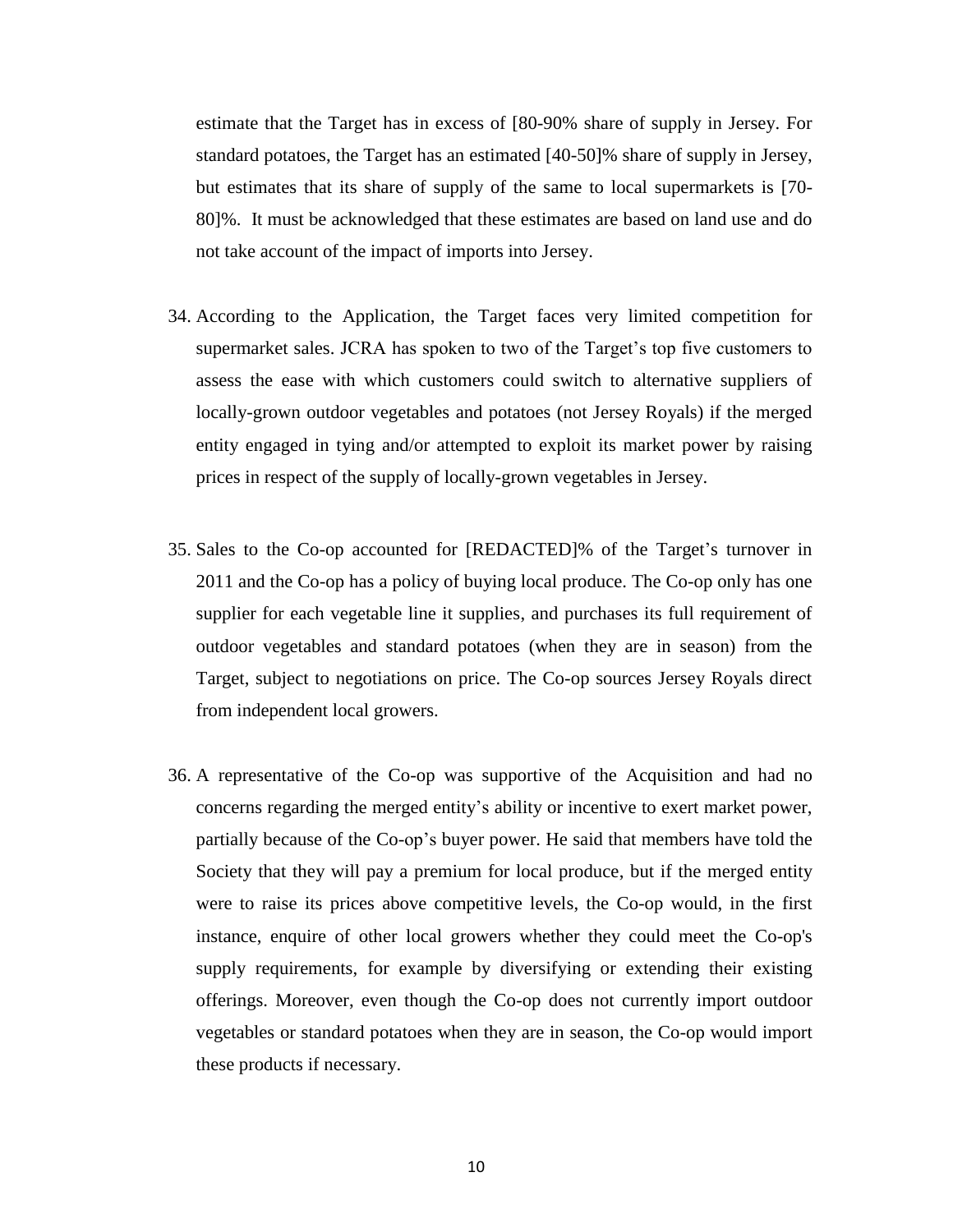- 37. A second of the Target's local customers, Waitrose, accounted for [REDACTED]% of the Target's turnover in 2011. It also had no concerns about the Acquisition. Waitrose has increased its purchasing of local produce during 2012 [REDACTED] A representative of Waitrose said that there would be no incentive for the merged entity to raise prices above competitive levels because they would lose the whole line and the sales from three supermarkets. However, if the merged entity attempted to exert its market power, Waitrose would initially approach other local growers to increase their supply and/or diversify their current offering, and then look to Guernsey and the UK for supplies.
- 38. The JCRA also spoke to two individuals, one a customer-supplier of the Target, and the other a supplier of the Target. According to the Application, only [REDACTED]% of the Target's turnover is of product sourced from other growers. According to the Application, there are several growers producing standard potatoes for local sale direct to farm shops or direct to the wholesale trade, and a number of the Target's grower suppliers also sell Jersey Royals to AB Jersey. Neither of the growers interviewed are financially dependent on sales to the Target.
- 39. One customer-supplier supplies the Target on a very occasional, ad hoc basis. He has no concerns about the competitive effects of the Acquisition. He purchases significantly more from the Target than he supplies. [REDACTED]. Roughly [REDACTED]% of his sales in his farm shop are sourced from the Target, while [REDACTED]% is imported or sourced from other local growers. As such, while losing the merged entity as a supplier would cause him some difficulties commercially, he is confident that he could access other supply routes locally or from imports if necessary.
- 40. Another supplier interviewed by the JCRA provides the Target with [REDACTED]. The supplier's main business is growing Jersey Royals, although these are not sold to AB Jersey. [REDACTED].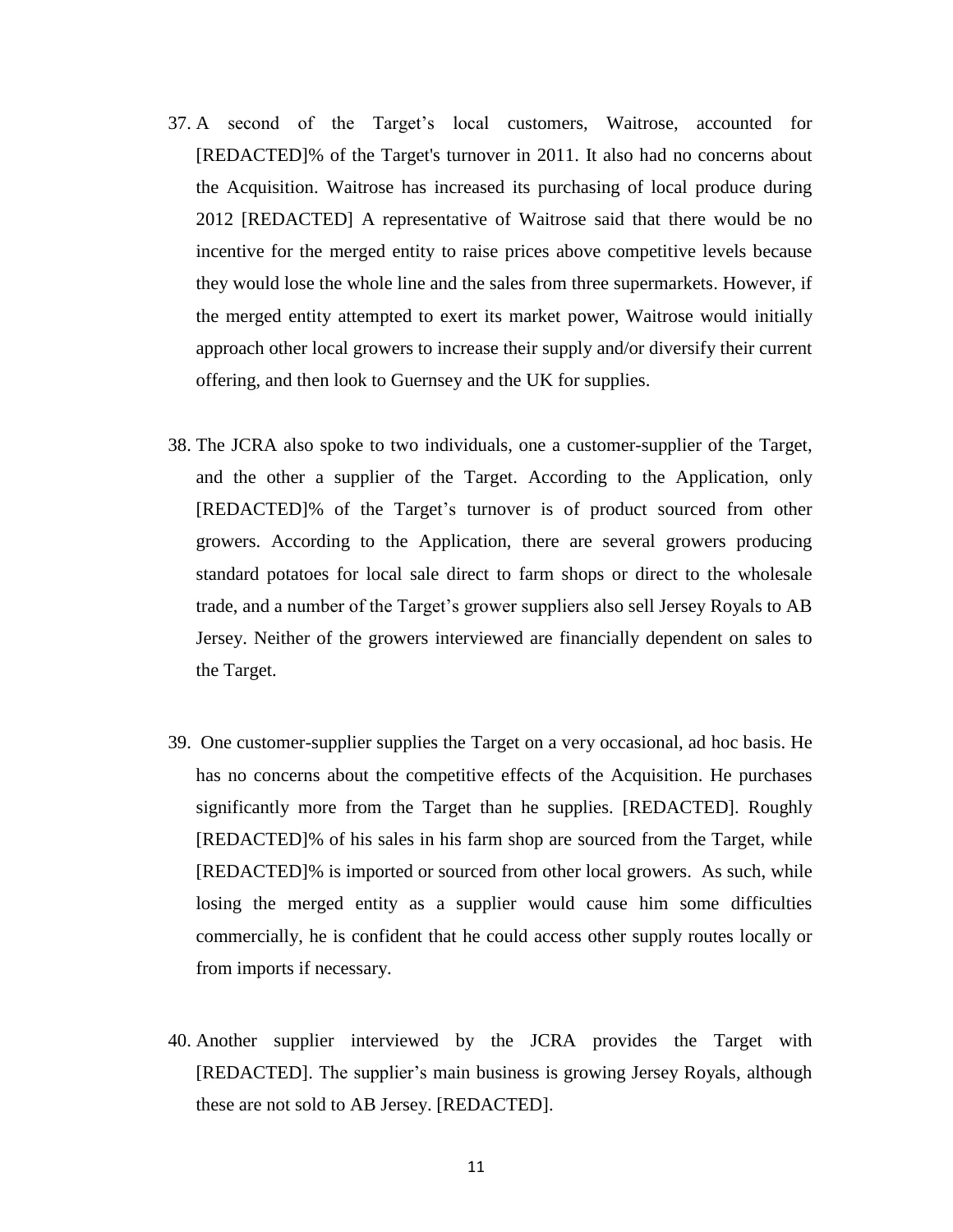- 41. Based on the information available and the interviews conducted, the JCRA considers that it would be self-defeating for the merged entity to increase prices or engage in exclusionary tying or bundling, as the Co-op and Waitrose ([REDACTED]) have buyer power and state that they could easily switch to other suppliers, whether local or off-island, if this proved necessary. Moreover, there is little protection for local producers from imports, and those interviewed have stated that it is often cheaper to import vegetables than source them locally.
- 42. Therefore, the JCRA is satisfied that the Acquisition will not give rise to horizontal, vertical or conglomerate effects on competition, and has concluded that the Acquisition will not substantially lessen competition in any relevant markets in Jersey.

#### **Ancillary Restraints**

- 43. Under EU competition law, so-called 'ancillary restraints' agreements that do not form an integral part of the asset or share transfer but are considered to be 'directly related and necessary to the implementation of the concentration' – are subject to analysis in the merger review.<sup>14</sup>
- 44. Applicable EC guidance states that non-competition and non-solicitation clauses for periods of up to two years are justified when the proposed acquisition includes the transfer of goodwill, and for periods of up to three years when the proposed acquisition includes the transfer of both goodwill and know-how.<sup>15</sup>
- 45. The Application details that the Acquisition (through the Share Purchase Agreement) will involve the imposition of non-compete and non-solicitation

l

<sup>14</sup> See *Commission Notice on restrictions directly related and necessary to concentrations*, O.J. C 56/03 ¶¶ 1, 10 (5 March 2005). Article 60 of the Law requires that, so far as possible, matters arising under competition law in Jersey are treated in a manner that is consistent with the treatment of corresponding questions arising under competition law in the EU.

<sup>&</sup>lt;sup>15</sup> See *ibid* at paragraph 20.